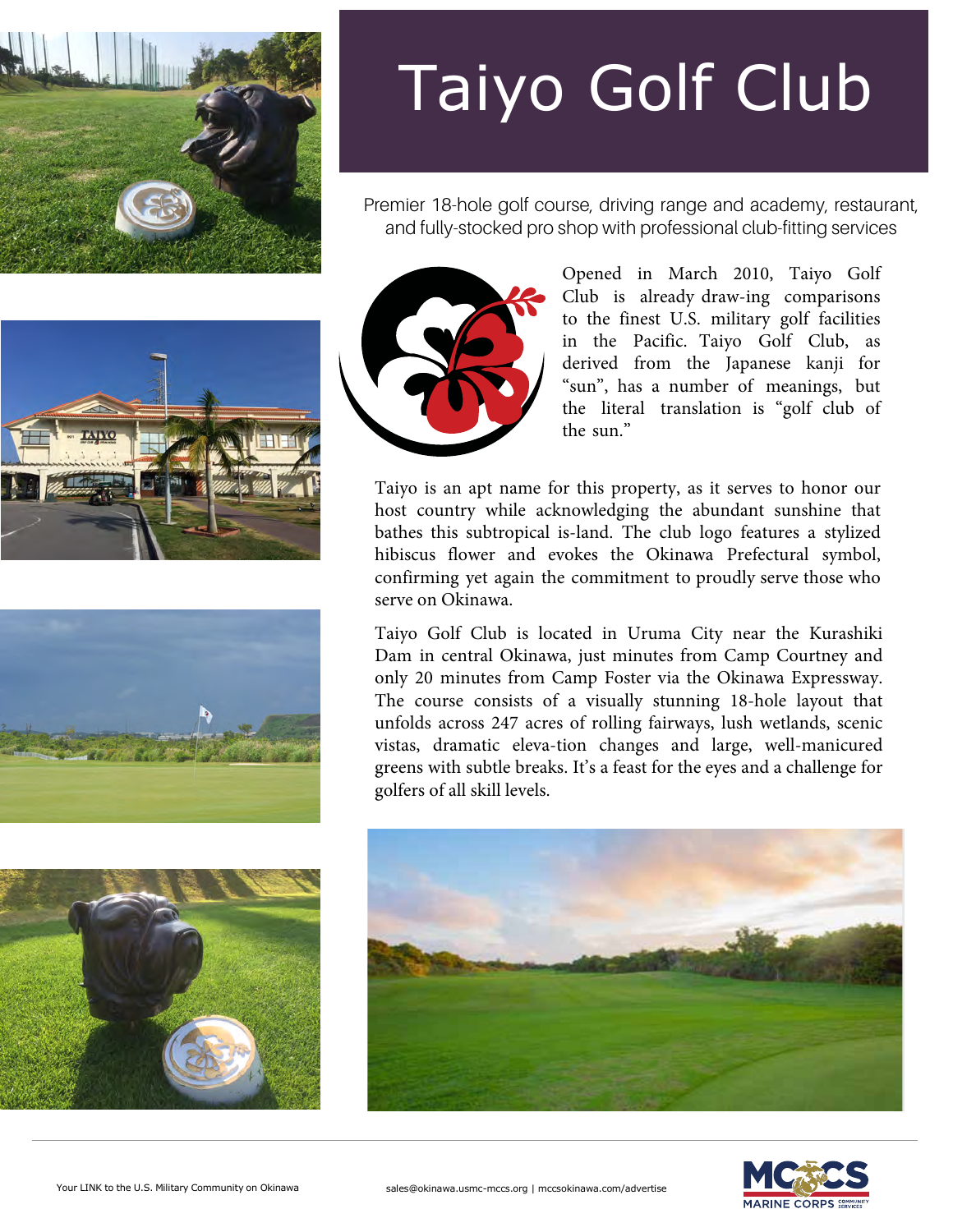# Touchscreen GPS

Let customers see and touch your logo with touch-screen GPS

Taiyo's fleet of 100 golf carts are equipped with touch-screen GPS systems which display the distance to the hole, course hazards, scorecard, and menu options, plus a flyover with audio for tips on playing the hole. Golfers view monitors an average of 15 times per hole, providing you with a captive audience.

Insert Ads: 314 pixels wide x 141 pixels tall Fullscreen Ads: 1024 pixels wide x 600 pixels tall

#### **Insert Ads:**

- Appear in the corner of the golf map screen as golfers are playing a hole
- Select when you would like your ad to appear: At the tee, at the fairway, or when approaching the green (par 3's cannot have fairway insert ads)

#### **Fullscreen Ads:**

- Displayed when golfers arrive at a tee, drive toward the fairway, or approach the green.
- Fullscreen ads will initially fill the entire screen. After seven seconds, the text "Touch the screen to return to golf" will appear at the top of the screen. For this reason, it is recommended to leave a margin of about 50 pixels at the top of the screen







#### Tee Marker

- Interactive communication with one of the most desirable demo-graphic groups
- Tee Marker ads are presented in an uncluttered environment, with no other ads shared on the screen so golfers focus on your logo alone
- High‐profile tournaments and special holiday sales provide excellent exposure

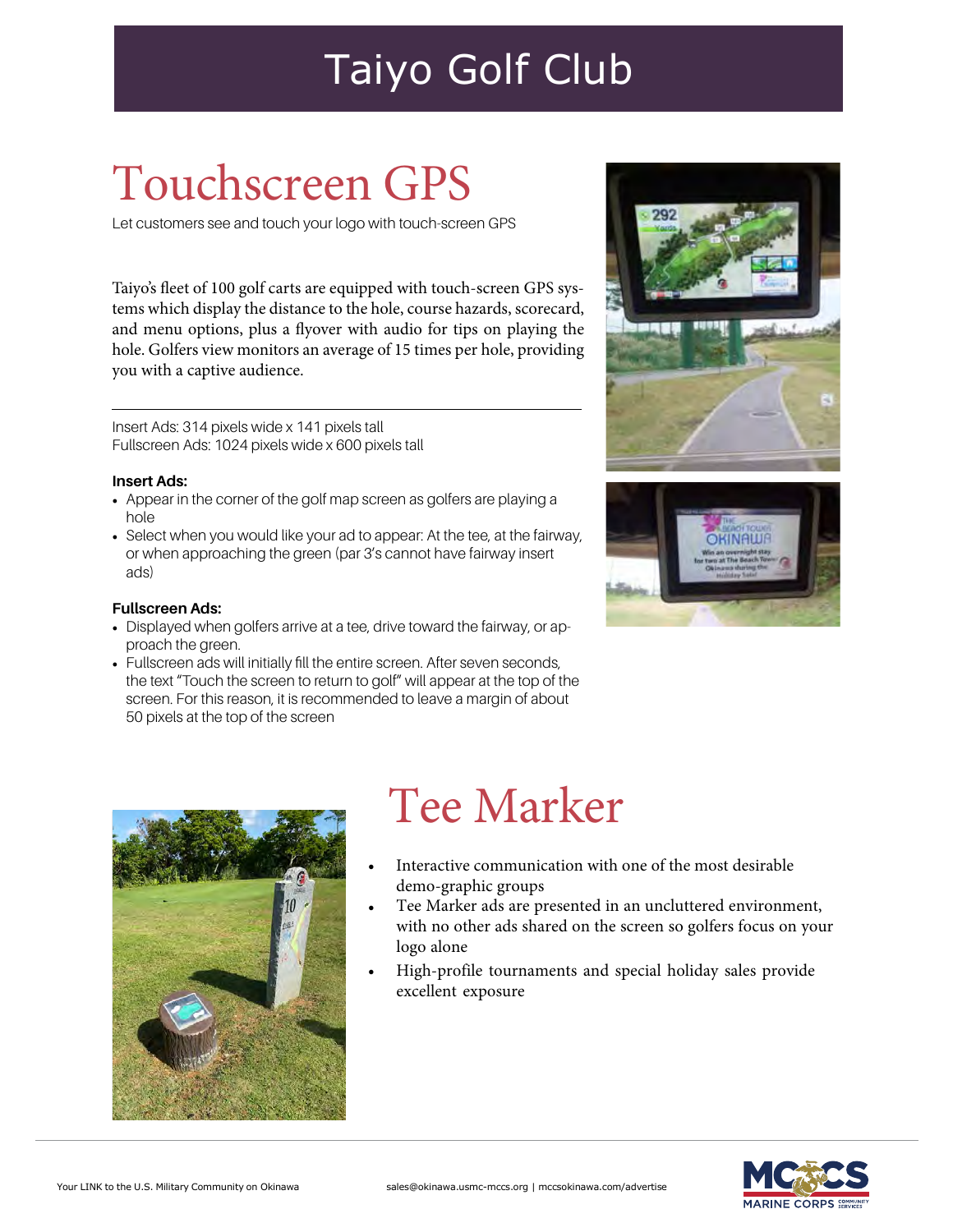## Banner Program

With banner placement on the course or driving range, your message will be installed at Taiyo for extended periods of time. Give your brand or business unparalleled exposure to the affluent golf demographic!



- Connect with your target in a relaxed environment where they are receptive to your message
- Positive brand association golfers will connect your brand to the enjoyment of the game
- Experience extended exposure – golfers will see your ad for 1-6 hours!
- Sponsor golf tournaments and have your banner displayed by the practice green and in clear view of the restaurant and patio
- Clutter-free advertising your ad will be solely featured on each placement, so your brand receives full attention!



# Driving Range Divider

Over 70% of golfers will practice their swings before beginning a round of golf. A golfer will also practice 6‐8 hours per month at the driving range, at an average of 90 minutes per session.

Ads will be placed between each hitting mat, in direct sight of your target audience.

## Water Cooler

In the hot and humid Okinawan climate, golfers take frequent breaks and seek the ice-cold water available at Taiyo's water coolers. Take advantage of the group gatherings around the cooler and show off your logo, latest product or seasonal promotion!

Ads will be prominently displayed on the sides of the water coolers, available along the cart path throughout the course.